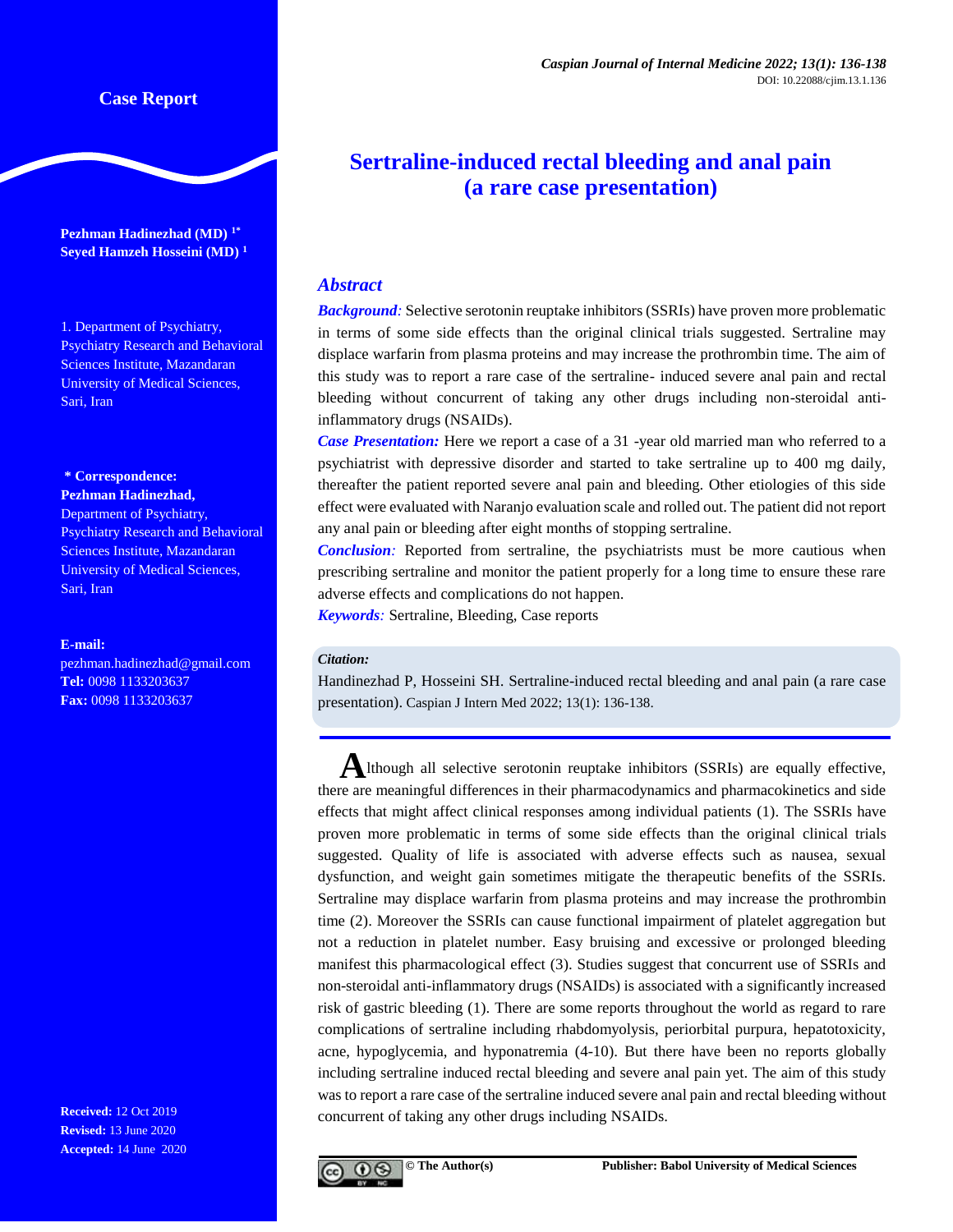### **Case presentation**

Here we report a case of a 31-year-old married man who referred to a psychiatrist with depressed mood, anhedonia, loss of concentration, insomnia and decreased appetite. With diagnosis of major depressive disorder, the psychiatrist started treatment with prescribing sertraline 50 mg daily. The patient also had no history of gastrointestinal (GI) problems or any medical complications, nor family history of gastrointestinal bleeding. He only had a history of taking acetaminophen codeine when he had occasionally headaches, and he did not report any adverse effects.

He had not history of using NSAIDs or other drugs or substances either. Due to less effectiveness of treatment for depression, sertraline dose increased up to 400 mg daily within two months. Although after that depression symptoms subsided, the patient reported severe anal pain and bleeding. Hence he was referred to psychiatrist again and stopped taking sertraline. His other laboratory findings such as endoscopy and colonoscopy and also physical examination were normal and other etiologies of this side effect were evaluated with Naranjo evaluation scale and rolled out. The patient did not report any anal pain or bleeding after eight months of stopping sertraline.

# **Discussion**

Although multiple studies showed that SSRIs can increase the bleeding time or platelets dysfunction, the interesting note about this case was that he had neither physical problem, nor history of peptic ulcer or gastrointestinal bleeding. In addition, there is no study that reports severe anal pain and bleeding due to sertraline treatment. Also this report is unique in the sense that the adverse effect of SSRIs, especially bleeding, occurred when the patient use concurrent drugs such as aspirin and other NSAIDs. But in this case report, the patient had not been using any other drugs except acetaminophen codeine occasionally. Whether or not concurrency of acetaminophen codeine and sertraline use could have been a question and needs more study. Among the global reports regarding sertraline was a report of microscopic colitis in case of a 63 year- old Caucasian man without any previous gastrointestinal problems. The patient had been using sertraline 100 mg daily with 0.5 mg alprazolam daily for treatment of mixed anxiety depressive disorder (11).

The main complaint of this case was diarrhea while in the recent case, he had complaints about severe anal pain with

bleeding, and the side effects happened in a younger age, and he had used a higher dose of sertraline. However, both patients had no GI problems or medical complications. Other reports aside from gastrointestinal system such as diplopia, hemi chorea, dysgraphia, acute eosinophilic pneumonia, galactorrhea, and akathisia have been reported globally as rare sertraline complications (12-17).

But there have no similar reports about the recent complication. Therefore, although in authentic medical sources, the SSRIs are known as safe and low-risk medicines, considering multiple rare complications reported from sertraline, the psychiatrists must be more cautious when prescribing sertraline and monitor the patients properly for long time to ensure these rare adverse effects and complications do not happen.

### **Acknowledgments**

We are grateful to our colleagues for their assistance in moderating this paper that helped to improve it significantly.

**Conflict of interest:** Authors declare that there is no conflict of interest

### **References**

- 1. Sadock BJ, Sadock Virginia A, Ruiz P. Kaplan and Sadocks synopsis of psychiatry. 11th ed. Wolters Kluver Publication 2015; p: 991. Available at: https://www.amazon.com/Kaplan-Sadocks-Synopsis-Psychiatry-Behavioral/dp/1609139712
- 2. Apseloff G, Wilner KD, Gerber N, Tremaine LM. Effect of sertraline on protein binding of warfarin. Clin Pharmacokinet 1997; 32: 37-42.
- 3. Serebruany VL, Gurbel PA, O'Connor CM. Platelet inhibition by sertraline and N-desmethylsertraline: a possible missing link between depression, coronary events, and mortality benefits of selective serotonin reuptake inhibitors. Pharmacol Res 2001; 43: 453-62.
- 4. Holmberg PJ, Arteaga G, Schiltz BM, Homme J. Sertraline-Induced rhabdomyolysis, trismus, and cardiac arrest in a child. Pediatrics 2018; 142:e20180804.
- 5. Kayhan F, Eken ZE, Uguz F. Sertraline-induced periorbital purpura: a case report. Australas Psychiatry 2015; 23: 426-8.